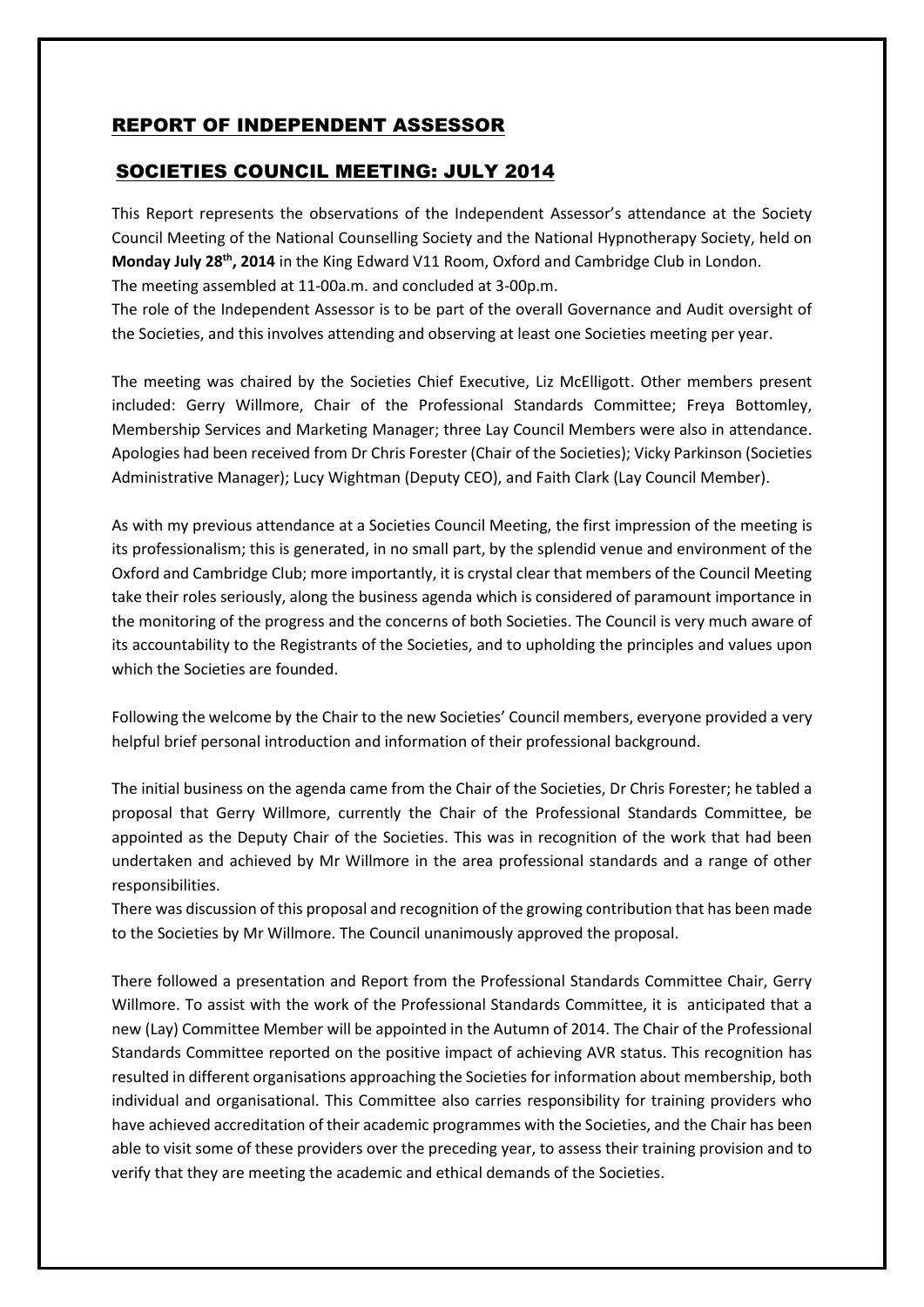Other Awarding Bodies, and Training Providers have expressed an interest in the accreditation process of the Societies since achieving AVR status and recognition. This Report was adopted by the Council members.

Chief Executive, Liz McElligott provided a brief report on behalf of the Society Admin Manager Vicky Parkinson. This gave an insight into the working mechanics of the Societies. It included an overview of the administration team, and the strengthening of the computers and IT support structures, and the regular training updates on technology developments for all the staff. There was also a helpful discussion focussing on membership figures – which continue to grow healthily – and how the Societies differentiate between registrants and non-registrants.

This Report was adopted by the Council members.

The Council Meeting included a comprehensive overview of developments from the Chief Executive, Liz McElligott.

In particular, the Council recorded the successful achievement of the annual review of both Societies AVR status. The Council acknowledged and recorded the role of the Chief Executive in maintaining and developing the national profile of the Societies.

As part of the developmental work of the Societies, the Council was advised that a new Deputy Chief Executive, Lucy Wightman, had been appointed. She will have responsibility for audits and Registers for both Societies. The auditing of the work of the Societies is constantly under scrutiny, and it was helpful to hear that the Societies are constantly looking at ways of reviewing, revising and developing the audit procedures. It was acknowledged that the Independent Assessor has a key role in this process.

The Chief Executive also made Council members aware of the concerns and complaints that have been received by the Societies during 2013-2014. The Council was advised that the Societies will review their current Complaints procedures, and Eimear McAllister, the Societies Lay Chair of the Professional Conduct Committee, will be an essential part of this process. The Societies are constantly looking at the renewing, reviewing and updating of policies and procedures to ensure that standards are maintained.

The CEO also made the Council aware that there was a plan to review and update the Societies existing *Conflict of Interest Policies* and related processes and procedures.

This Report was adopted by the Council Members.

The Independent Assessor and other Council members welcomed the opportunity of meeting with the newly appointed Marketing and Membership Services Manager, Freya Bottomley, who presented a report on the development of this important area of the Societies work. This included information on the expanding coverage and elevated profile of the Societies on social media; it was encouraging to hear that there was increasing interest in the work of the Societies from members of the public, and may organisations engaging in disciplines covered by both Societies.

The Council was informed of the CPD programme; there has been a good response numerically to these regional meetings, and more are being planned for 2015.

The Council was also informed that the Societies have a stand at the Labour Party Conference in September, 2014 and Camexpo in October, 2014.

The Independent Assessor understands the rationale for the contact with political groups and parties – particularly, in light of the next General Election in May 2015.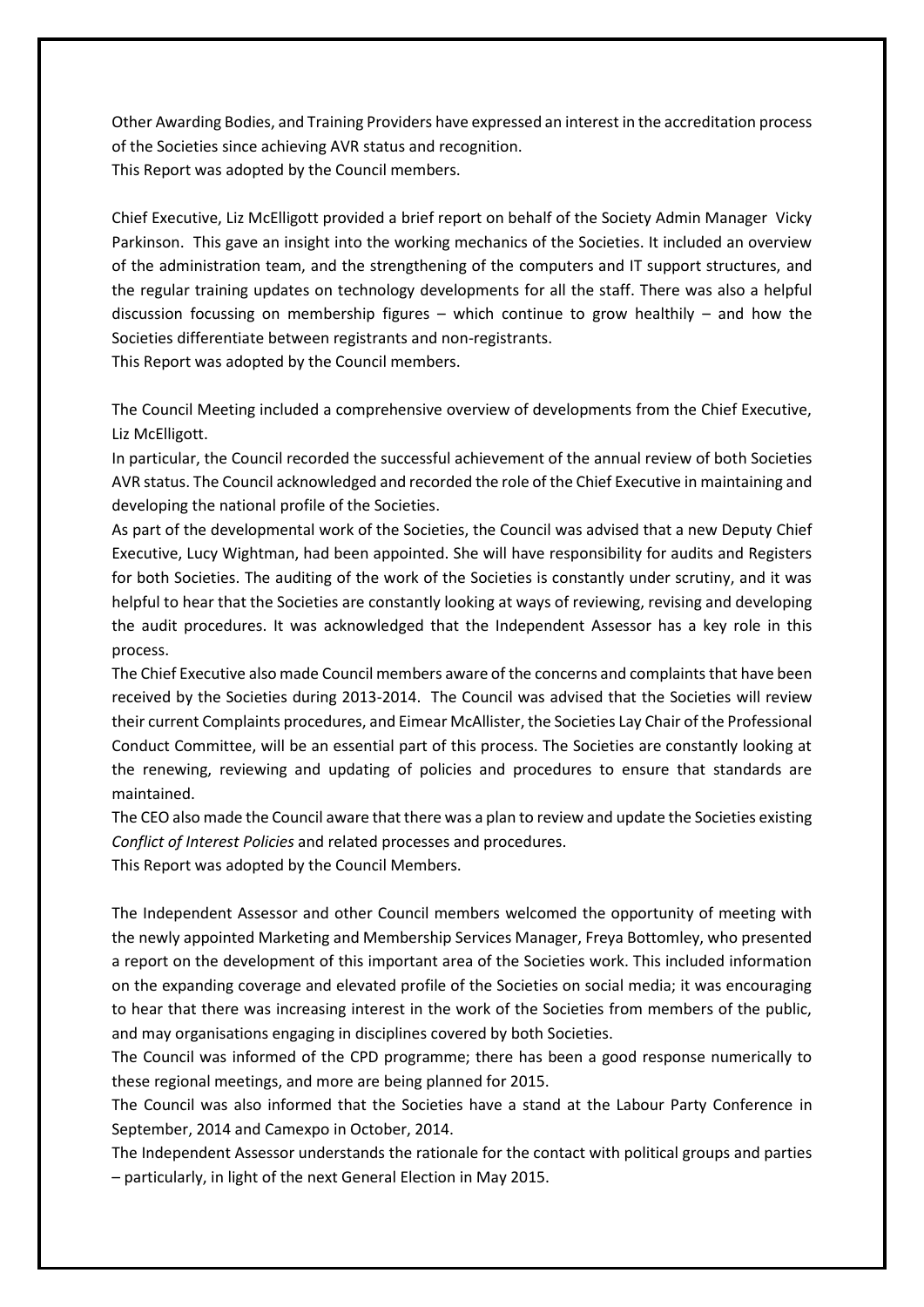This Report was unanimously adopted by the Council members.

The post-lunch session of the Council Meeting included a fascinating insight into the work and processes of the Professional Standards Authority, provided by Mr Rick Borges, the Professional Standards Authority AVR Accreditation Manager. As the official observer, it was encouraging to perceive the close relationship that has emerged between the Societies and the PSA.

The Council heard that the PSA has existed since 2003, having previously been called the Council for Healthcare Regulatory Excellence (CHRE). The Accreditation Manager informed the Council Members of the close links with NHS England, and its recognition within the new commissioning developments; in addition, he made the Council aware of the international interest in the AVR scheme.

The Council was also informed of the consultation with private health care insurers on how to recognise and reimburse treatments from practitioners who are on an AVR register. It was interesting to hear that the PSA is currently talking to Comic Relief to help build recognition of the AVR scheme, and the AVR/PSA website is currently being developed to assist public clarity.

The question was raised as to the oversight of PSA itself – who is it accountable to? Mr Borges explained that the PSA reports to the Parliament's Health and Select Committee, and they are funded by the Department of Health.

The Council discussed the current fee structure, being aware of affordability towards smaller organisations. Mr Borges indicated that this was unlikely to change, though there is a cluster model that is available to smaller organisations, and it may be possible for some smaller organisation to discuss financial assistance with the Department of Health.

The clarification from Mr Borges of the workings of the PSA was welcomed by the Council members as it had helped to answer a number of questions previously tabled.

Independent Assessor's comments:

At the last Council Meeting attended by the Independent Assessor in July 2013, the following proposals were made:

- *The Societies will request a report from the Independent Assessor on decisions made by the Chair of the Professional Conduct Committee. This Report to be submitted to the PSA at annual review of accreditation.*
- *Societies are to request a report from the Independent Assessor on the progress of appointment and work of Public Protection Officer*.
- *The Societies are to request a report from Independent Assessor on the application of the new complaints procedure in future cases. To be submitted at annual review of accreditation.*

The Independent Assessor can confirm that all this has been complied with.

In addition, at the same 2013 meeting, it was acknowledged that, following recommendations from the Independent Assessor, remained outstanding:

- *Written policy document on firewalling ( to be approved by Council)*
- *Life membership and retirement policies to be implemented*
- *CRB (Now DBS) check policy to be clear on website and in other documents.*
- *Websites to have greater clarity of function and distinction between member and registrant explicit on website.*
- *NCS Points system to be re-evaluated and phased out*